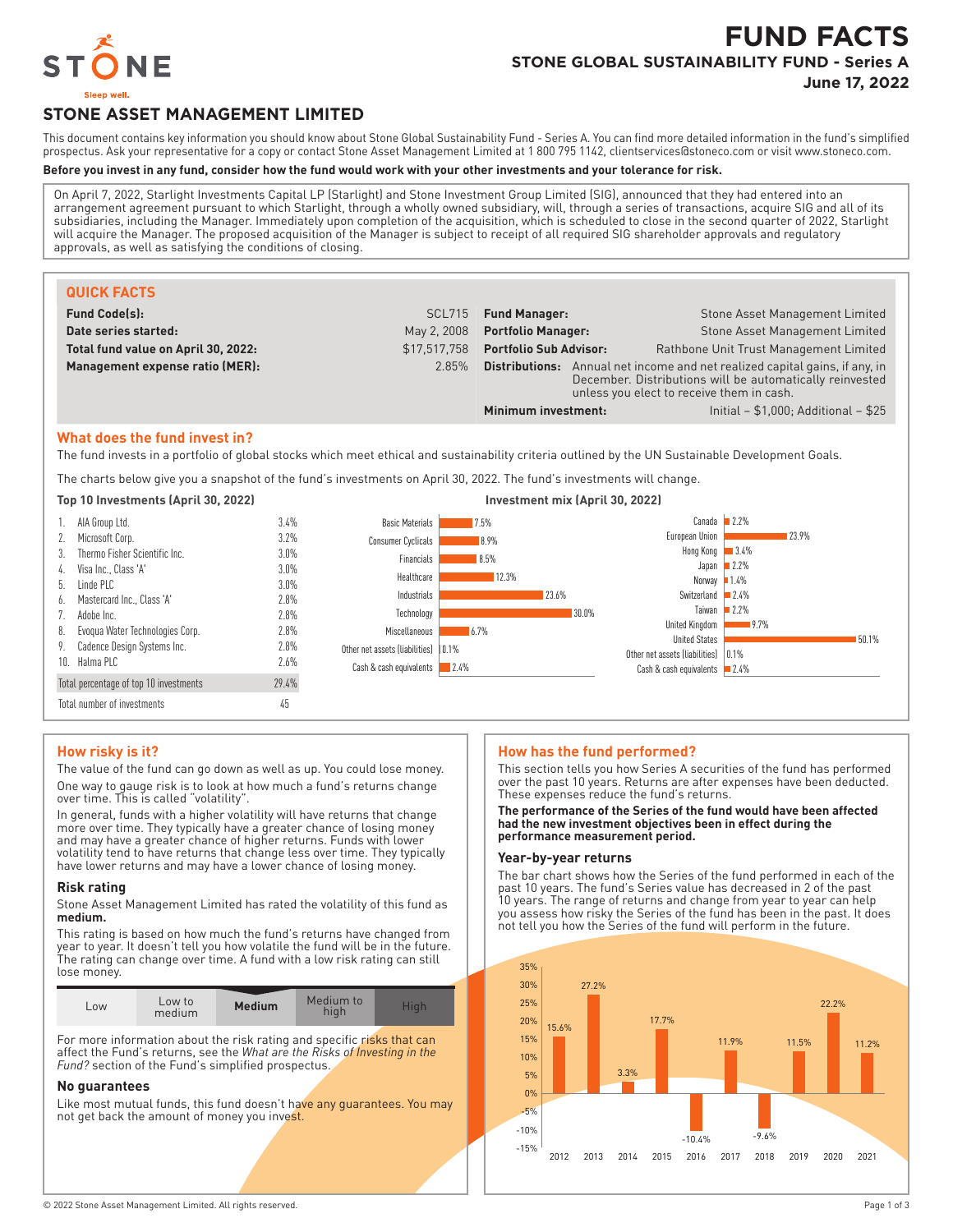

## **Best and worst 3-month returns**

This table shows the best and worst returns for Series A securities of the fund in a 3-month period over the past 10 years. The best and worst 3-month returns could be higher or lower in the future. Consider how much of a loss you could afford to take in a short period of time.

|              | <b>Return</b> | $\vert$ 3 months ending | If you invested \$1,000 at the beginning of the period |
|--------------|---------------|-------------------------|--------------------------------------------------------|
| Best return  | 18.02%        | April 30, 2017          | Your investment would rise to \$1.180.20.              |
| Worst return | $-18.08\%$    | March 31, 2022          | Your investment would drop to \$819.20.                |

## **Average return**

The annual compound return of the Series of the fund was approximately 5.9% over the past 10 years. If you had invested \$1,000 in the Series of the fund 10 years ago, your investment would now be worth \$1,770.82.

## **Who is this fund for?**

#### **This fund is suitable for investors:**

- Seeking capital growth and exposure to global stocks which meet ethical and sustainability criteria
- With a mid-term to long-term investment horizon with a medium risk tolerance

This fund may not be suitable for investors with a short-term investment horizon.

## **A word about tax**

In general, you'll have to pay income tax on any money you make on a fund. How much you pay depends on the tax laws where you live and whether or not you hold the fund in a registered plan such as a Registered Retirement Savings Plan or a Tax-Free Savings Account.

Keep in mind that if you hold your fund in a non-registered account, fund distributions are included in your taxable income, whether you get them in cash or have them reinvested.

## **How much does it cost?**

The following tables show the fees and expenses you could pay to buy, own and sell Series A securities of the fund.

The fees and expenses – including any commissions – can vary among series of a fund and among funds. Higher commissions can influence representatives to recommend one investment over another. Ask about other funds and investments that may be suitable for you at a lower cost.

## **1. Sales charges**

Series A is the initial sales charge option.

| Sales charge option  | What you pay                      |                                         | How it works                                                                                                                                                                  |
|----------------------|-----------------------------------|-----------------------------------------|-------------------------------------------------------------------------------------------------------------------------------------------------------------------------------|
|                      | in percent (%)                    | in dollars (\$)                         |                                                                                                                                                                               |
| Initial sales charge | 0% to 5% of the amount<br>you buy | \$0 to \$50 on every<br>\$1,000 you buy | Negotiated between you and your representative.<br>The initial sales charge is deducted from the amount you invest. It goes to<br>your representative's firm as a commission. |